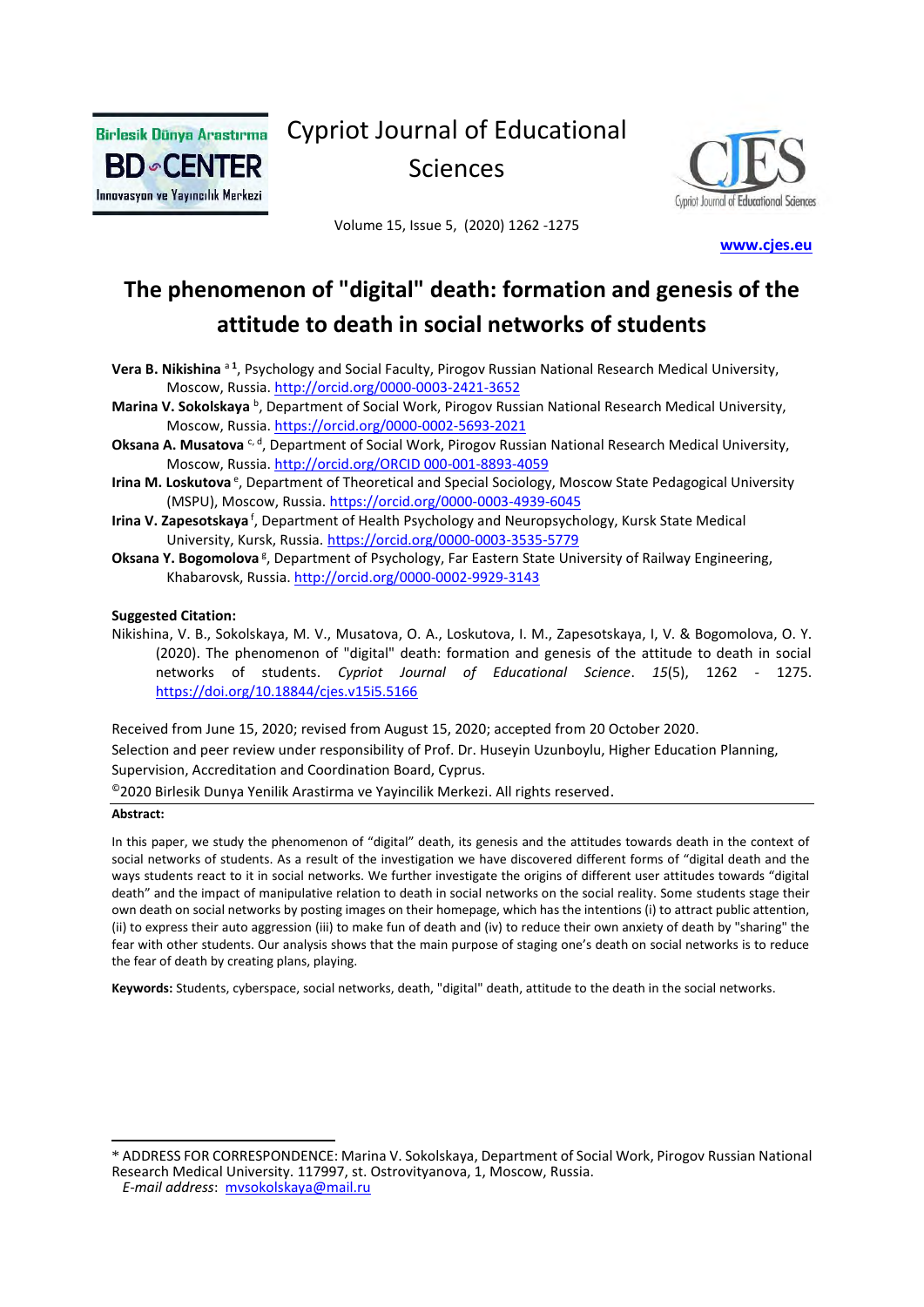## **Introduction**

Nowadays it is a common knowledge that digital technologies have influence on all fields of human activities. 27% Russians at the age of 13-24 y.o. spend more than 5 hours in the social networks per day, and a quarter of them check updates every 30 minutes (according to the investigation of Mail.ru Group (The social networks in Russia, 2020)). Social networks serve as the factors of forming a modern person's outlook and culture. Such existential phenomenon as a death also integrates into cyberspace and changes its characteristics in the reality which is unmediated by technologies. The problem concerning the way how representations about physical and social death are changing at digital time, is important in connection with new characteristics and the signs of their integration.

In humanitarian knowledge the phenomenon of death has been studied differentially and for long time (Arnold, 2017; Cavuoti & Smith, 2014; Glozman, 2018).

In history of the humanity the attitude to the death has evolved, but unconditional element as a fear has stayed the same. The fear of death has very important meaning in a person's internal experience. Earlier a human being tried to immortalize himself in the world of alive students in order to obtain welfare after his death (Varako & Dobrushina, 2018). In the Egyptian tombs the walls were decorated with the images of the deceased person, in order to praise his mortal life and imagine it hypertrophically ideal. The ancient Egyptians believed that the things that were painted on the walls of the tromb would happen with the deceased person after his death. Such beliefs were shared by many other nationalities not only Egyptians. The humanity has adopted and implemented into real life its attitudes to physical and social death both stable and contradictory relations (Collings, 2018).

The social death is the process and the result of elimination and self-elimination of the subject out of a social life. The key features of the social death are as follows: loss of freedom as the condition for self-realization, destruction of social identity, leading to the impossibility of self-determination; rejection of common rules and values by a subject; conscious denial of cooperation under the conditions of a social life (Gihareva, 2018; Baulina et al., 2019).

Analyzing the modern ways of maintaining its social identity by giving messages in the social networks, it is possible to draw an obvious parallel with ancient Egyptian funeral culture. Almost each person tries to leave its cultural-informative trace, create his ideal image and live as possible as longer, even though only as an account in the social network which arouses an immortal feeling (Blinnikova, Rabeson & Izmalkova, 2019). The account in which the personal photos and videos are carefully selected gives the illusion of an ideal life not only to the followers but the author as well.

The digital life is implemented in the main fields of a person's life: a physical life, a social life, a spiritual life. It is a natural fact that in the place where there is a life, a death also takes place.

The death as existential phenomenon appears first in the physical death. Its main difference from other types of death is that it has certain features and special burial culture as well as doesn't have the possibility for revival. Other types of death don't have these characteristics (table 1).

| Categories                   | Physical                                                        | Social life/death                                                                            | Spiritual     | Digital life/death                                                          |
|------------------------------|-----------------------------------------------------------------|----------------------------------------------------------------------------------------------|---------------|-----------------------------------------------------------------------------|
|                              | life/death                                                      |                                                                                              | life/death    |                                                                             |
| The form of life             | Physical body                                                   | The<br>0f<br>results<br>activities                                                           | Immortal soul | information                                                                 |
| The main indicia<br>of death | life<br>Stopping<br>activity of a body,<br>its<br>decomposition | The absence of<br>activity,<br>no<br>in<br>the<br>demand<br>of<br>results<br>the<br>activity | immortal      | absence of<br>The<br>information,<br>no<br>demand<br>in such<br>information |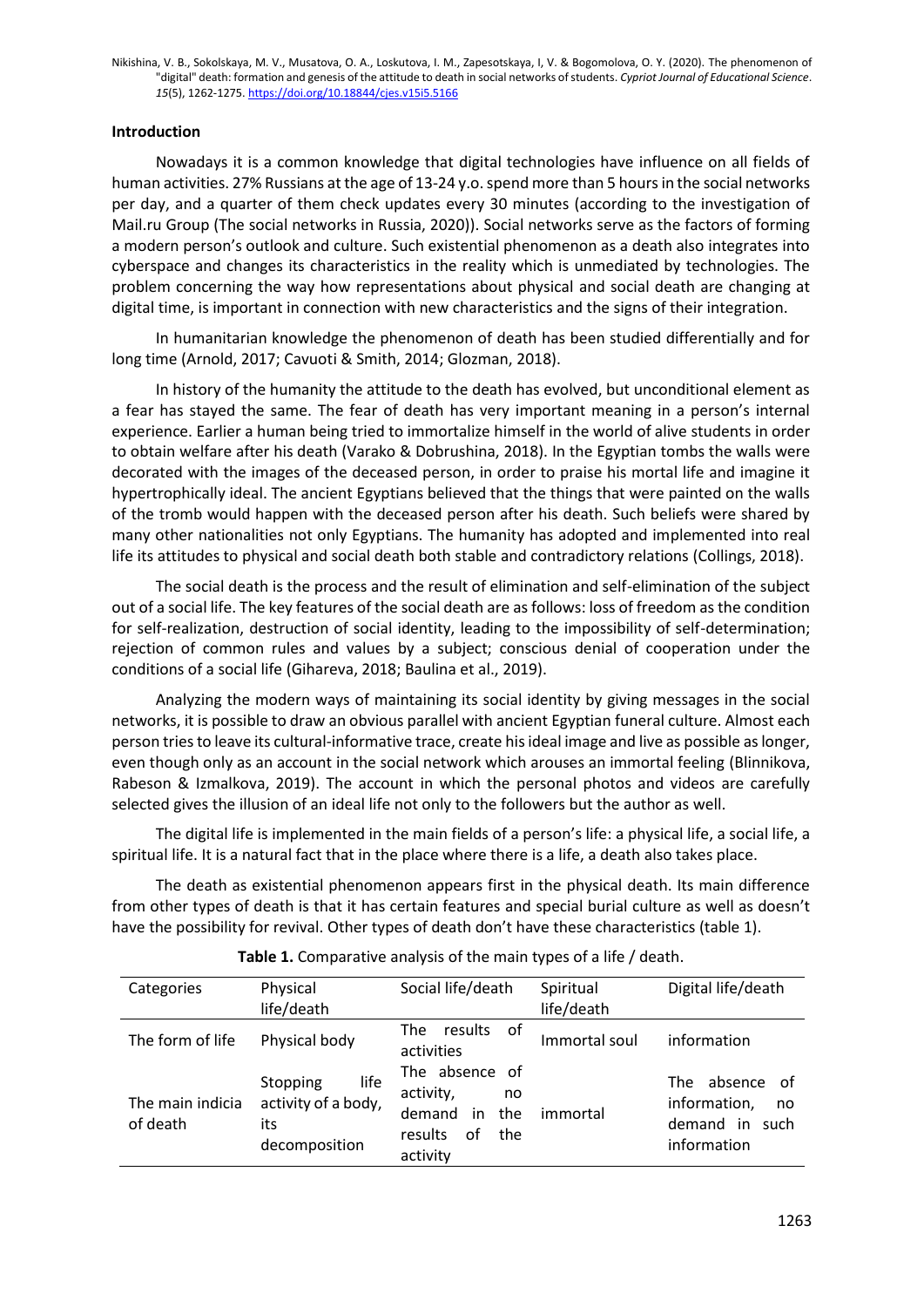| The presence of<br>funeral culture | Yes | No  | No       | No  |
|------------------------------------|-----|-----|----------|-----|
| The possibility<br>for revival     | No  | Yes | immortal | Yes |

The social life may continue even after the physical death of a student. The social life continues through masterpieces of art and literature, heroic actions and etc. Before expansion of digital technologies, firstly, a social life was not expressed with video resources, secondly, these resources were absolutely not available and, finally, integration into duration of volitional effort was necessary in order to continue one's social life (for example, through the masterpiece of art).

For the digital life which may continue after a physical death, the technical mean (a gadget) and access to the Internet are enough. Any published massage may be in the social networks for entirely long time. The activity of the account may be sustained due to other followers, who leave likes, reposts and comments there. Even after physical death of the owner, he can obtain friends in his account.

Besides, any person in cyberspace is represented not personally but through his account. The person is not the same as his account, he can have ten different accounts, and each of them may reflect either the part of individuality, or fictional individuality. It means that the account leaves some information, but not a subject. The opportunity to create new accounts causes the illusion the possibility to update a real life by nullifying it. In the account the social identity technologized (changes, differentiates, multiplies and etc.).

The mechanism of preserving its digital trace as the attempt to reach immortality, in most cases is as unconsious as transformation of the attitude to death under the influence of social networks. It should be noticed that digital immortality is more available that social, because it requires less efforts and concerns more students, who are capable to sustain a digital life of a person even after his or her death.

Social networks reflect all culture of humanity which exists in the unmediated reality, including funeral. It seems that the maxim of La Rochefoucaud "A man should watch closely neither into sun, nor death" is been transforming into its contrary (in relation to death). The subject of death is widely discussed in the social networks. It can be found through the jokes about death, frightening stories as well as grief over deceased students. In the social networks there is even a phenomenon of digital cemeteries and funerals. A thousands of accounts which belong to the students died yet continue to exist in the social networks. The accounts of the deceased students often are combined in whole thematic groups, for example, "Died pages on Vkontakte (the popular Russian social website).

In the social websites there are also many groups dedicated to the culture of death and the process of dying in all its forms. Having a free access, everybody can learn how a deceased person looks like, how the body of a corpse is prepared for funeral or what happens after death. The main purpose of such information is to ease tension and anxiety over one's death, but at the same time it may make the traumatic impact.

The following unique function of the social networks in relation to the culture of death is accompaniment. It may have positive and negative influence on personality. The social networks gives the opportunity to accomplish students who are going to die, including both seriously ill students and students preparing to commit suicide. There is the opportunity not only to find out the information about death, but also get support during the process of preparation for physical death.

Expansion of manipulative techniques in cyberspace is, inter alia, in relation to the attitude to death. It is typical both to "groups of death", spreading a suicide game, the result of which becomes suicide, and the internet trolls practicing cyberbullying (which means harassment in the social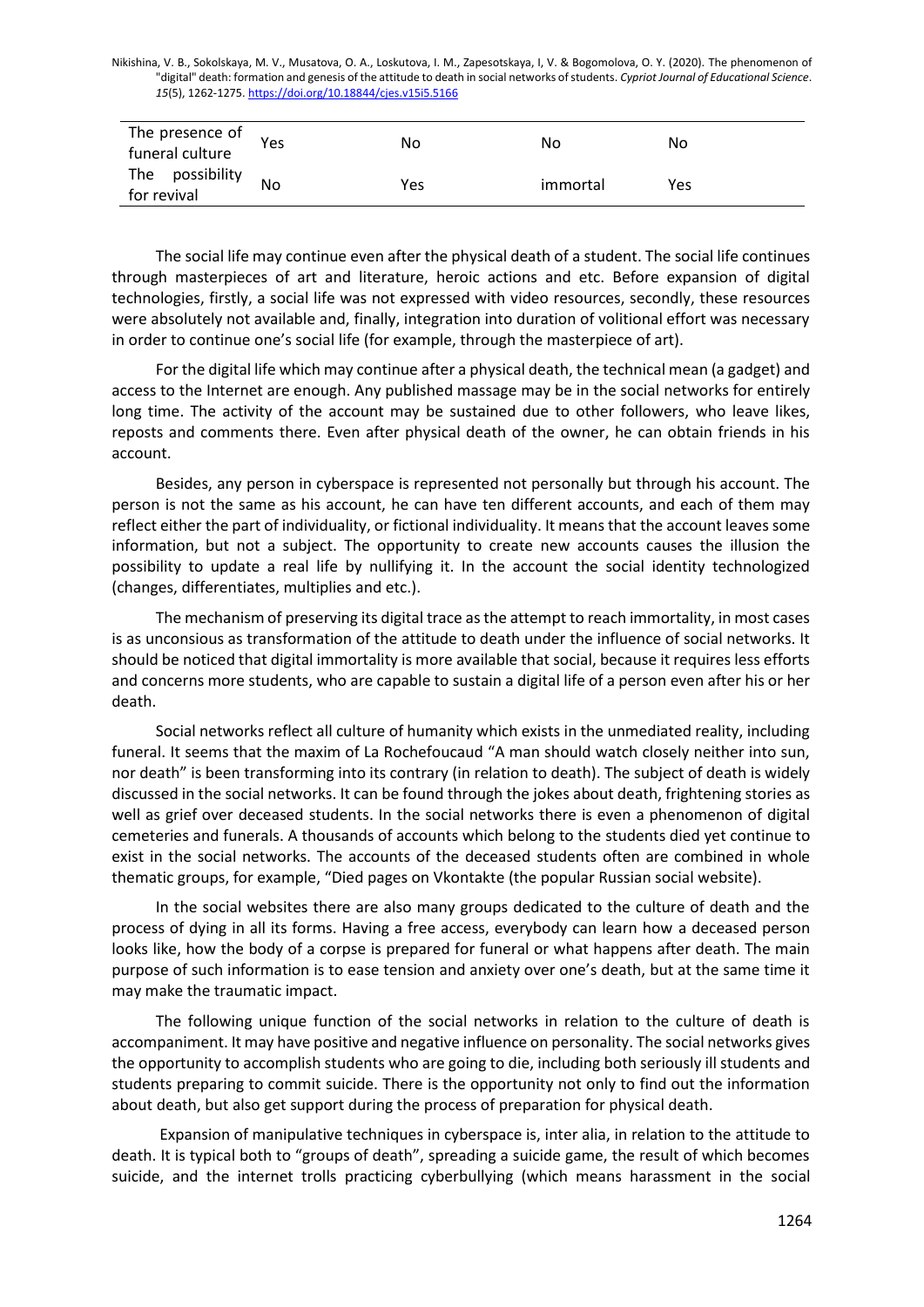networks based on psychological violence and blackmail) (Mursalieva, 2016). Cyberbullying has become the reason for many suicides. The trolls practicing cyberbullying follow a victim in the social networks, spread the notorious information about his or her, as well as threaten to publish compromising materials concerning such victim. In such cases digital and social life are combined and a victim loses their borders and it seems for he or she that such harassment leads to his or her digital and social deaths, so he or she decides to initiate also a physical death. The physical death in such case is less frightening in comparison with digital and social ones (Efimova et.al., 2019; Kalinina, 2019; Oshchepkov & Efimova, 2019; Salakhova et.al., 2018).

Nowadays the attitude to a physical death is changing under the influence of the social websites.

Firstly, the rituals and attitudes to a physical death are changing. The examples may include the selfie photos with deceased students (not only with relatives), the photos of corpses, the selfies in the cemeteries, staging one's own death, rehearsal of one's own funerals, the selfies with some death attributes and etc. It makes stronger the thesis that there is nothing scary in death, and it may not only frighten, but also attract followers.

Secondly, the contrary occurs: the more time a man spends in the cyber space, the less importance the objective reality has for him/her as well as withdrawal of it; only new transaction with new status seems to be important.

Thirdly, the digital death is becoming more frightening that real.

Fourthly, new digital rituals of death lead to transformation of moral attitudes and orientations towards a real physical death.

The information about death is presented (published) in different forms: through texts, videos, photos, audio records and etc. (Table 2).

| Form   | Content                                                                                |
|--------|----------------------------------------------------------------------------------------|
| Text   | To describe death, slang words and medical terms are used as well as the words used    |
|        | by the investigative authorities to report different types of death. Hashtags are also |
|        | widely used, including "victim hashtags", which serve as appeal for the death of an    |
|        | author or invitation him or her in a suicide game.                                     |
| Videos | Videos with shocking content, in which there is natural or unnatural death, tortures,  |
|        | autopsies in the morgue and etc.                                                       |
| Photos | The photos with the symbols and attributes of death (for example, a photo made in a    |
|        | coffin), the photos made in cemeteries, the photos with corpses, including those shot  |
|        | during the process of their dying.                                                     |

**Table 2.** The forms of providing the information about death in social networks

In text publications concerning death the transformation to more fully description process of death is noticed.

At present time the videos with shocking content, in which there is natural or unnatural death, tortures, autopsies in the morgue and etc. are freely available. But in 2015 such types of videos were contained in only closed certain thematic groups, nowadays they are published both in personal accounts (without identifying the source of such videos) and the groups connected with death or similar subjects to which everybody can have a free access.

It is worth mentioning that about 5% users publish videos or make online broadcast dedicated to their connection with the culture of death in the social networks. The content of such videos also include participation in the funeral process, one's own or other suicide, the place of murdering and etc. Recently such videos were not available for most students. The video containing the murder scene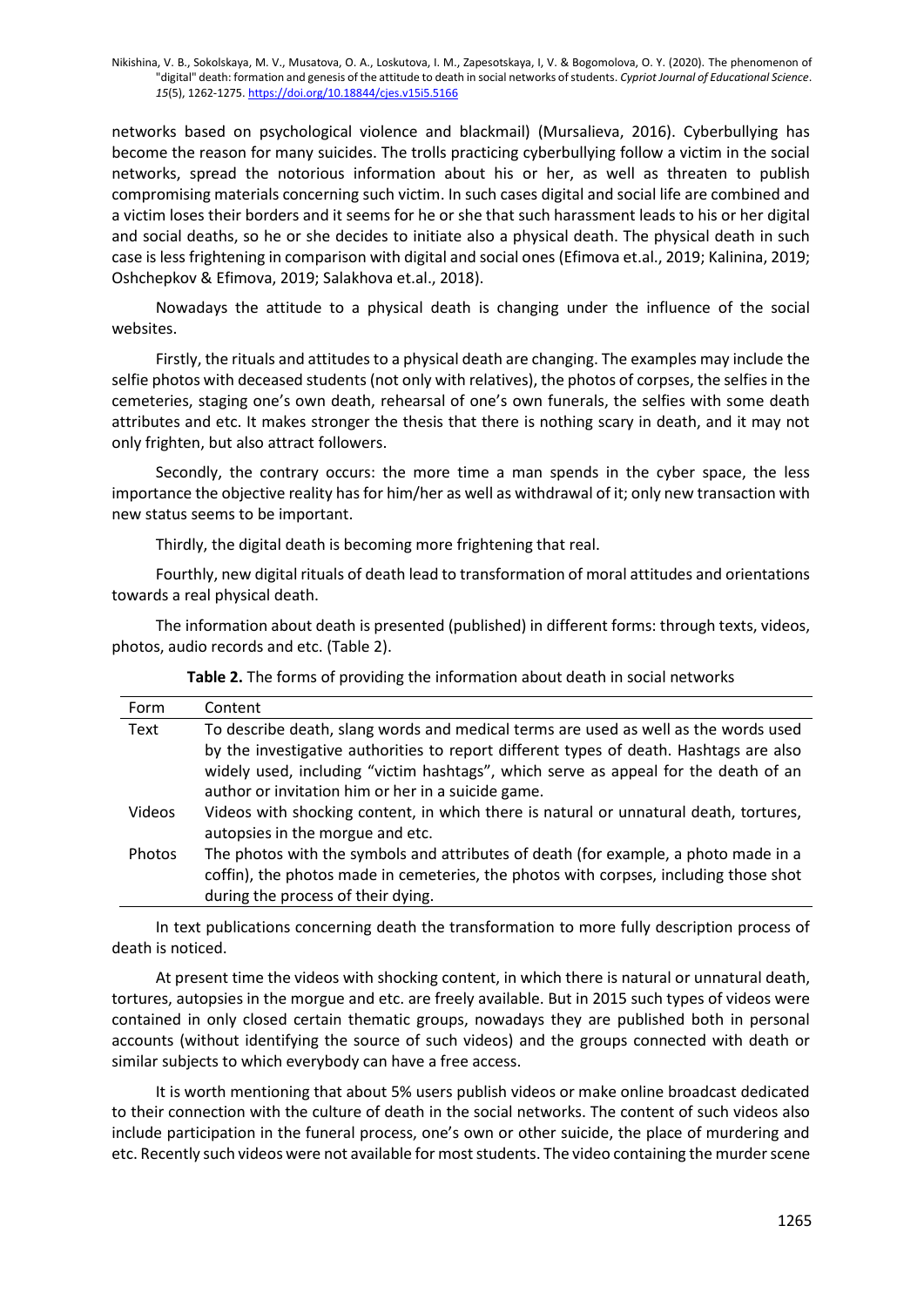were associated with terrorism and criminal news, but nowadays they are just one of the episodes of our life.

The subject of death is becoming more and more acceptable in photos. It is a common knowledge that earlier there was the culture to make photos of deceased students, however many students had horror of it. Nowadays photos of deceased students are freely published (including the photos of deceased students at the moment of their death, in morgues, in coffins and etc.). Such photos are becoming normal and, as a result, the fear of watching the process of death is decreasing.

It is also should be pointed out that reduction of fear related to death has its negative consequences. One of obvious social negative consequences is that cynicism spreads, as well as lives of other students are demonstratively devalued. Especially, such devaluation is illustrated through school shooting when murders shoot students not caring who they are, because for them they are just the part of a crowd, not individuals.

Thus, transformation of the attitude to death generally causes the necessity of the investigation on the attitude to death in social networks. The suicide behavior is directly connected with the subject of death because it is one of the main topics reflecting the subject of death in social networks and serves as the result of replicating and spreading the acceptability of such subject.

At present suicide behavior is spreading in the modified form through social media. Suicide behavior in social media is transformed into cultural phenomenon as subculture, in which the certain linguistic and behavioral patterns of suicide behavior are necessary to be used, even if there is no intention to kill itself.

Suicide behavior in the social networks as subculture includes the following roles: «curators», students committing a suicide (or «victims»), «rescuers». Curators accompany victims, they create groups and select the content for them. «Victims» consume the content, indicate interest in suicide and look for attention to themselves. «Rescuers» - try to prevent the victims from the attempts to commit a suicide and provide psychological assistance. In fact in most cases no one of the subjects has a direct motive that corresponds with its role, their purposes and motives are indirect - to get attention and popularity (Gihareva, 2018).

Suicide behavior in the social networks may be detected due to the following symptoms: thoughts for the absence of worth living, rejection of a life; undifferentiated thoughts; suicide thoughts and fantasies (better to die, better to fall ill); conscious desire to die; demonstrative behavior (publication of the photos and videos containing the episodes of death, suicide, infliction of physical harm); publication of the information about suicides; strong negative emotions (specifically, hurt feelings and anger); depression symptoms; creating the plan of suicide actions; saying goodbye to one's relatives, giving instructions in case of one's own death and funeral; making a will.

Codifying and generalizing the factors of connection between the subject of death and suicide risk, the following may be presented – the subject of death should be socially acceptable (supported by the cyber-society); emotionally attractive (it means that there are some certain facts and cases); spreading.

The purpose for this investigation is to learn the phenomenon of a "digital" death and the attitudes to this in the social networks.

### **Materials and methods**

The investigation was made from January 2016 to March 2018, based on the amount of accounts in such social networks as Vkontakte, Facebook, Twitter, Instagram, Ask.fm, Answers.mail, videohosting Youtube, Russian blogs and forums.

It was divided into two stages: non-automatic and automatic (Figure 1).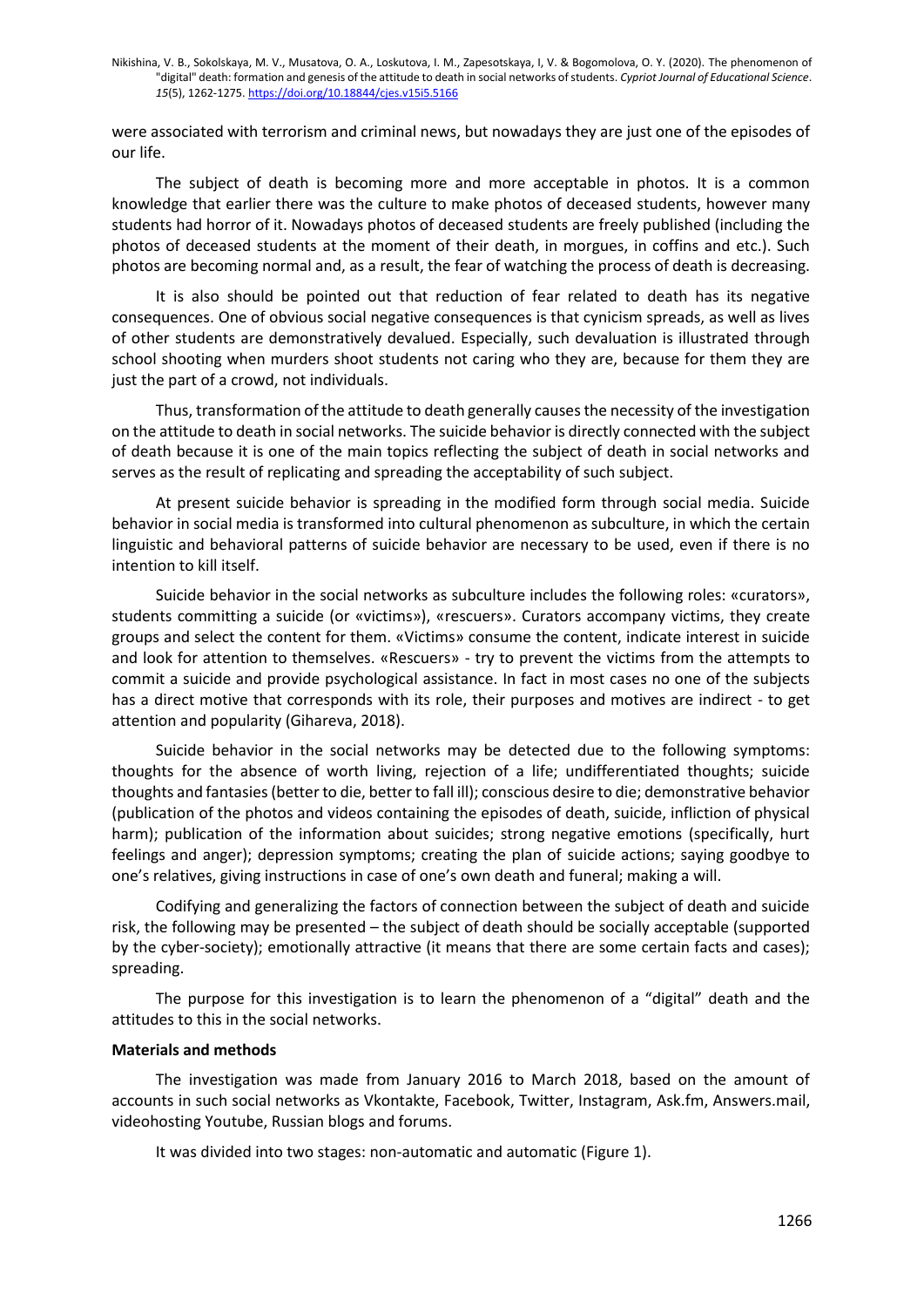

**Figure 1.** The design of the investigation of the attitude to death in the social networks

At *the non-automatic stage* of the investigation 1200 account were investigated that participated in some different groups (40 "groups of death"; 32 groups dedicated to funeral culture and deceased students; 6 groups dedicated to the process of dying and preparation of corpses for burial (morgue, decomposition of animal bodies)), as well as 200 followers of the groups listed above. The next accounts were under research: 400 accounts participated in "the groups of death"; 400 accounts where depression symptoms were showed; 150 followers of the groups dedicated to death culture; 50 followers, dedicated to the process of death.

The analysis of the accounts was carried out with the following methods: the analysis of freely available information sources (The method of functional pragmatics as the type of content analysis; critical discourse analysis); the analysis of statistic information; the methods of mathematics statistics (diagrams of share distribution, partial analysis, frequency analysis, angular transformation Fisher's– φ, р˂0,05).

The procedure of implementing the method of functional pragmatics as the type of contentanalysis included the assessment of speech unit of the investigated accounts in depending on the classes (senseless phrases, incorrect spelling, obscene lexicon, interjections, slang-abbreviations, formed slang), as well as communicative patterns that reflect a set of communication rules and traditions related to certain group of students. The method of critical discourse analysis was used for the purpose of identifying dominate modality of messages in the investigated accounts (semantic category which expresses the attitude of a speaker to the content of its phrases, goal set of speech, the connection of the speech with the reality (Nikishina, Petrash & Zapesockaya, 2017).

The obtained information served as a basis of the design for a linguistic model aimed for automatic monitoring of the social networks.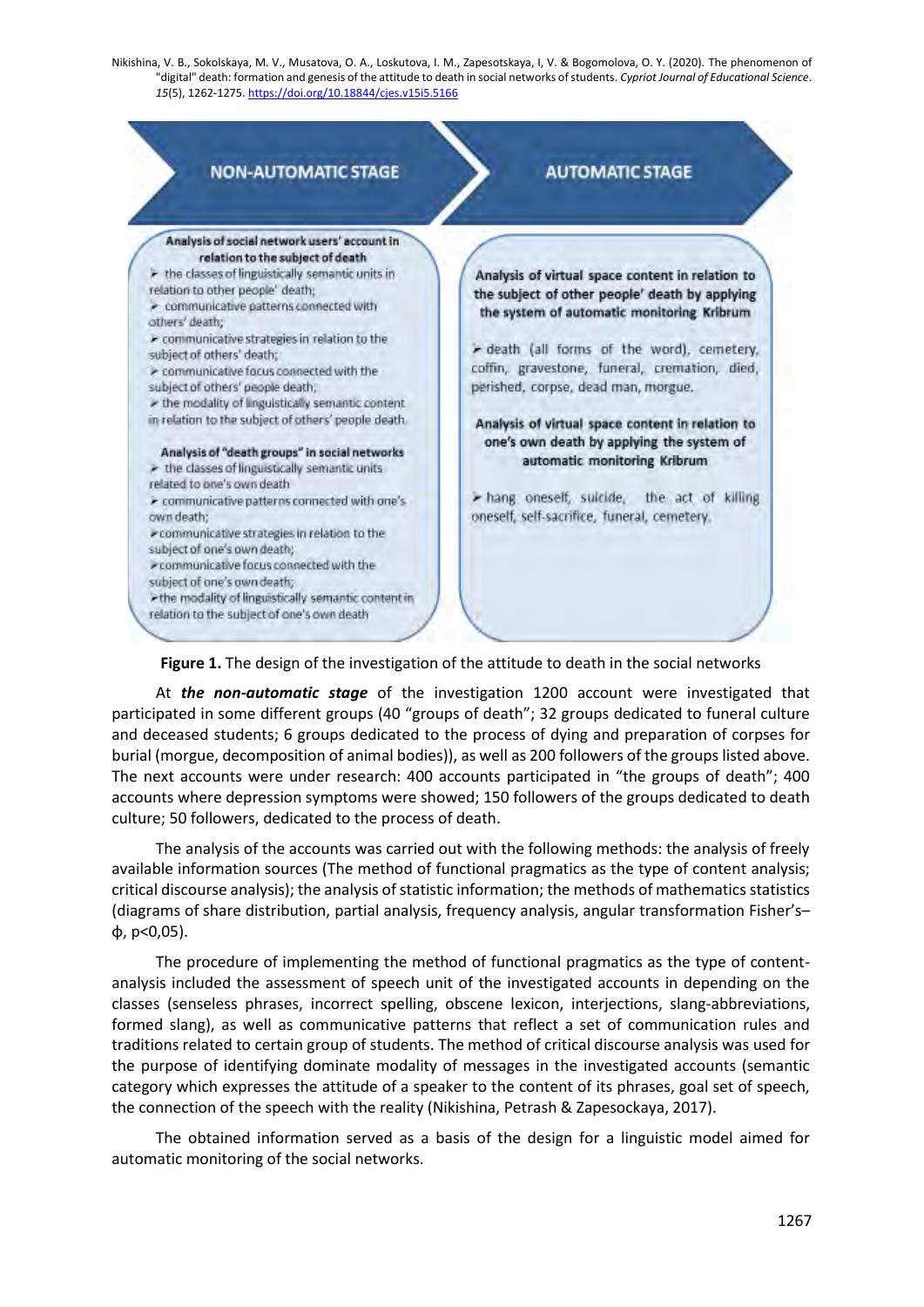At the automatic stage of the investigation the system of automatic monitoring "Kribrum (2020)" was used. It selected the accounts, having signs of interest in the death of other students or one's own death, among all of the accounts in Russian social networks based on linguistic highlights (which were formed due to the results obtained at the non-automatic stage of the investigation).

The criteria for selecting the subjects of the investigation were: the Russian language as the way of communication, active position in the social networks, interest in death.

#### **Results**

In Vkontakte which is the most popular social network in Russia 11 000 groups dedicated to death have been detected. There are also more then 1 000 group dedicated to the subject of cemeteries as well as more than 4 000 groups dedicated to murders. More than 5 000 000 million followers directly or indirectly take part in such groups related to the subject of death.

The general tendency of the obtained results is that the interest of social media users in death has increased by 3,5 times during the period from January 2016 to February 2018. Such growth may be explained in connection with spreading of the subjects and actions related to death. The stable level of interest in death with statistically unreliable decreases in summer months and new-year holidays is also pointed out.

According to the results obtained at *non-automatic stage of the investigation* the main topics representing the subject of death in the social networks are as follows: fatal diseases and injuries, suicide behavior, aesthetics and symbolism of death; news report about death; memories about deceased students; thoughts about death (including one's own death).

With applying the method of critical discourse analysis, it was found out that modality of massages about death of other students is prevalently negative (more than 72, 2%). However, the growth in a number of jokes about death not only as an abstract phenomenon but connected with real students should be taken into account. The modality of messages about one's own death is featured by predominance of a negative tendency (52, 6%).

Designing a linguistically semantic model for automatic monitoring of the social networks in relation to both the subject of other students' death and one's own death, the analysis of speech (communicative) patterns (determined as a set of communication rules and traditions applicable to a certain group of students; general importance for applying this linguistic element) was also conducted with the method of functional pragmatics. (Nikishina, Petrash & Zapesockaya, 2017).

The results have showed that in most cases the patterns related to the subject of other students' death express humorous meaning (40%), a way of demonstrating and rejecting (30%), aggression (10%), romantics and flirtation (5%), sexual aggression (5%), other aspects (intimacy and acceptance – 10%) (Figure 2).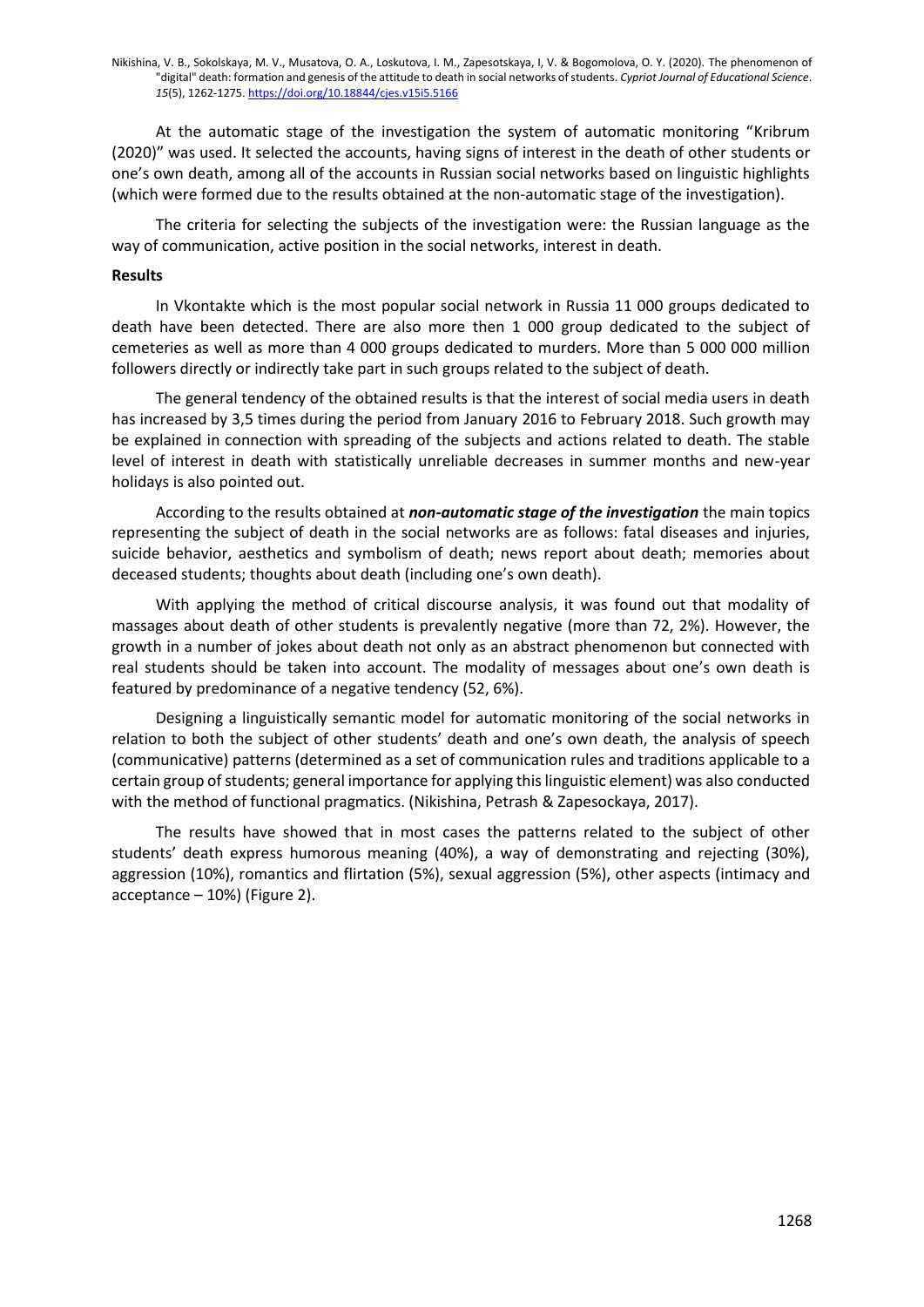

**Figure 2.** The chart of share distribution of communicative patterns related to other students' death in social networks (%)

In relation to one's own death constructive communicative patterns insignificantly prevail: jokes – 25%, acceptance – 15%, intimacy – 10%, romantics and flirtation – 5 %; destructive communicative patterns aggregately constitute 45% (aggression – 15%, demonstration – 15%, rejection – 9%, sexual aggression – 7%) (Figure 3).





The obtained results show that the attitudes of the users to their own death in the social networks (both real and virtual) are more neutral than in relations of the subjects in the reality unmediated by technologies.

Grouping speech units of the investigated accounts together depending on the classes, it was conclusively established that in relation to the subject of others' death, the most high-frequent classes of speech units are interjections and formed slang, which aggregately constitute 52% of all communication units of the investigated accounts in the social networks. The maximum occurrence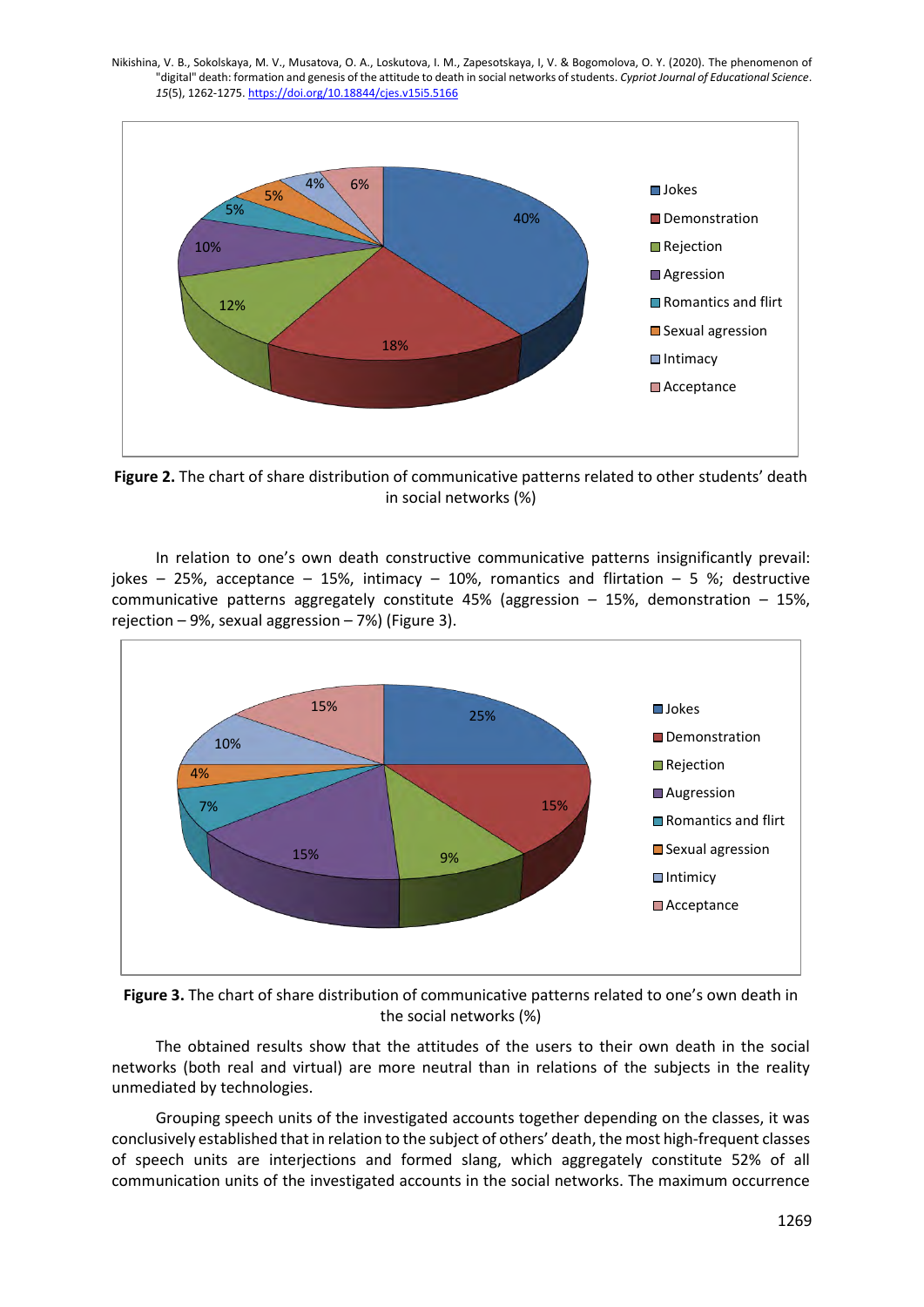frequency of the subject of death is revealed through interjections, formed slang as well as incorrect spelling (aggregate proportion of speech units regarding to such classes makes up 57%) (Figure 4).



The subject of others' death The subject of one's own death

**Figure 4.** The distribution of occurrence frequency of the classes of speech units of the accounts investigated in relation to the subject of others' death and one's own death

Analyzing accounts in the social networks in relation to the subject of others' death, the reactions of communicative concentration on oneself (introversion) ("I") and on others ("Others") significantly prevail; in relation to the subject of one's own death communicative reactions directed to oneself ("I"), others ("Others"), as well as to group ("Group") also prevail. In relation to the subject of death (either others' death or one's own death) the prevailing communicative concentration is on oneself and on others in the social networks, that serves as a prove for concernment and involvement of the account owners in "groups of death", as well as acceptance of death attributes.

It was conclusively established that communicative strategies in relation to the subject of death (either others' death or one's own death) in the social networks have such characteristics as predominance of communicative strategies "Sympathy" and "Conflict". In accounts, including in group of death, the communicative strategy "Retreat" is also revealed.

Investigating linguistically semantic element content of the accounts, connected with the subject of death, it was found out that the important feature of using death attributes in the social media in comparison with the objective reality is the change of usage purpose of death attributes. In the objective reality they are spread among "gothic" and "emo" subcultures, used for magic purposes as well as widely represented in rock and pop culture. A cemetery, for example, as the place for keeping corpses is used for different information structures in the social networks (the cemetery of memes, the cemetery of stupid pick ups, the cemetery of stupid news and etc.). The frequent analysis of photos and videos of a cemetery – as a place for meeting (social acceptability) (the frequency of such meetings in the accounts constitute 28%); and as emotionally attractive place (fear is combined with interest, demonstration, eccentricity), 27 % investigated accounts contain the image of a cemetery.

Funerals as a part of entertainment ("the group for those who will be late even at its own funeral"; "you can have fun at my funeral not in the nearest future" and etc.) It is also characteristic for the attributes: a coffin, a cross, a gravestone and etc. The photos made in a coffin, near the grave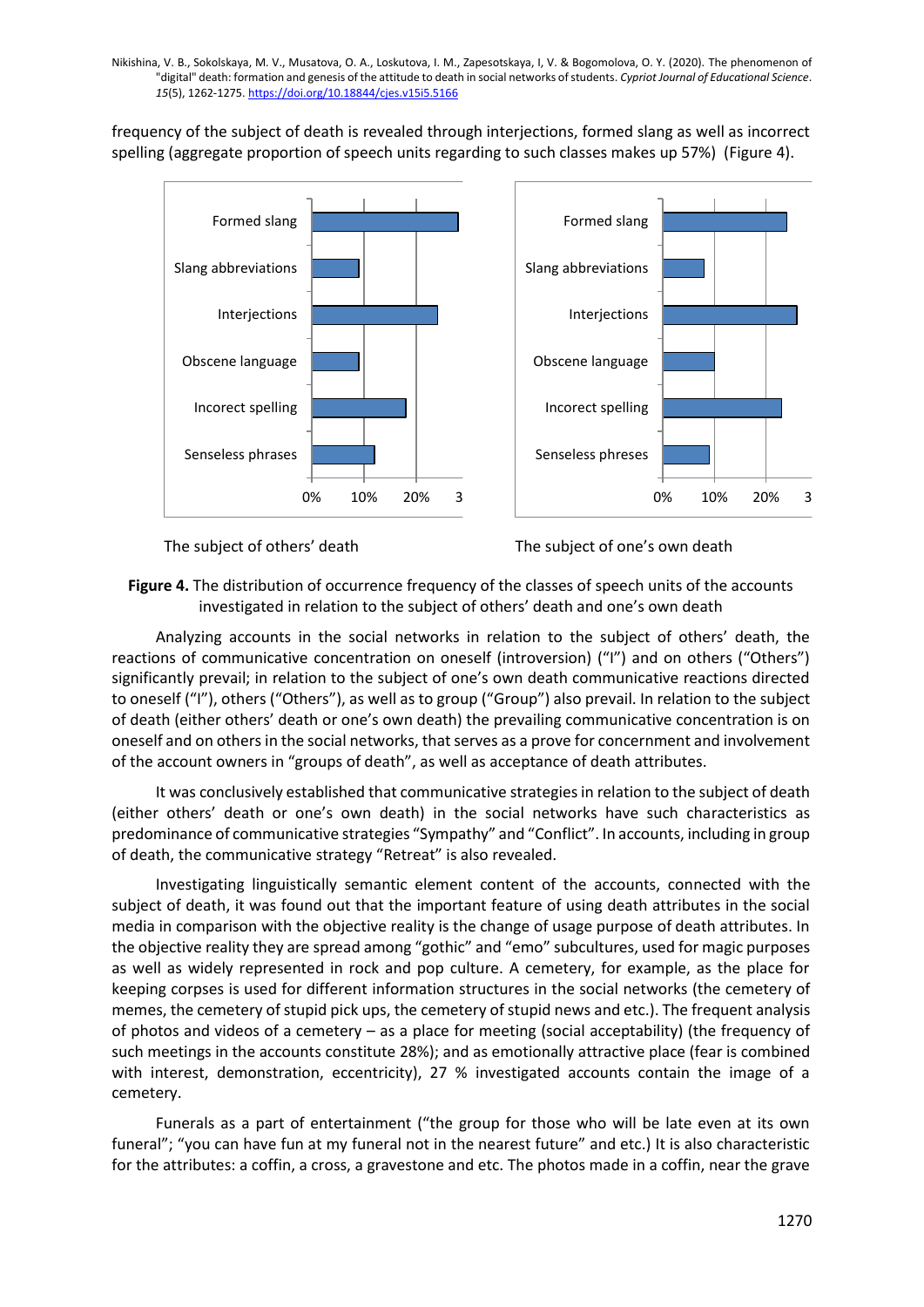or in a cemetery, the photo image in the style of a dead person – all these are becoming more and more acceptable in social media. And all of these concern a physical death.

It was reliably established that at present time the aggregate number of followers of such groups constitute 1109 accounts (not taking connecting subjects into account).

"The groups of death" always have a certain algorithm of actions in order to start a suicide game. "The groups of death" also have a set of the following relevant features:

- first, they are closely connected with internet stalking; it indicates that administrators and curators may use methods of revealing the information about their followers (for example, for purposes of blackmail);

- second, they are connected with pseudo-mystical cults of the social websites, that have destructive impact;

- third, the groups of death closely connect to the groups dedicated to school shooting, abuse, satanism;

- fourth, all groups of death that are active at present have direct and indirect connections with each other;

- fifth, they use a set of hashtags: "peaceful home", "a blue whale", "wake me up at 4.20", "the owl is not sleeping", "the owl never sleeps", "a red owl", "waiting you for 12 days", "let's fly together", "#1:36", #deletedsky\_1281, #dk\_1281, #h13, #h33, #heleim13, #ins1ight3, #istok, #l13, #number998", #number999, #t98, #u19, #u29, #our\_time\_is\_running\_out\_it\_is\_near\_yet, #true\_is\_near and etc.;

- sixth, there are some certain rules of admission and membership in the groups of death;

- seventh, communications in the groups of death have their symbolic indication of actions and their slang;

- It is a worth mentioning that the existing groups are mutating, and some ones are still under the process of development. It means that such groups can introduce new hashtags, symbols and rules, as well as determine their purposes as not only just a suicide, but more socially dangerous actions. It has a quit high possibility, taking into account that the groups of death closely connect with school shooting, pseudo-mystical cults, internet stalking abuse, satanism; The fact that many participants of the groups of death also have participated in other groups dedicated to school shooting, serial killers, aue, nazism and Satanism causes concern.

The results of the investigation have showed that a number of the accounts involved in the groups of death account for 1% of the aggregate indicator of suicide behavior in the social networks. Among the accounts involved in the groups of death only 3% show suicide behavior. 22 % accounts are identified as having the potential risk of committing a suicide. The signs of pre-suicidal behavior are noticed in relation to 74% accounts.

Such attitude to the death attributes serves as the result of reduction fear connected death in the social networks. The users of the social networks divide the death depending on a real and virtual world in which the death in a real world is a final inevitable event (over which no one has control), but the death in a virtual world is considered as a not final and evitable event (which can be under control). In the social networks studentsfeel safer and, as a result, they bravely express their attitudes to death as a phenomenon and certain students' death, show their emotions, find support by discussing their thoughts with others and sharing emotional state with their followers.

At *the automatic stage of the investigation*, after analyzing the information in social media with the automatic system of monitoring the social networks Kribrum (2020) on a basis of the key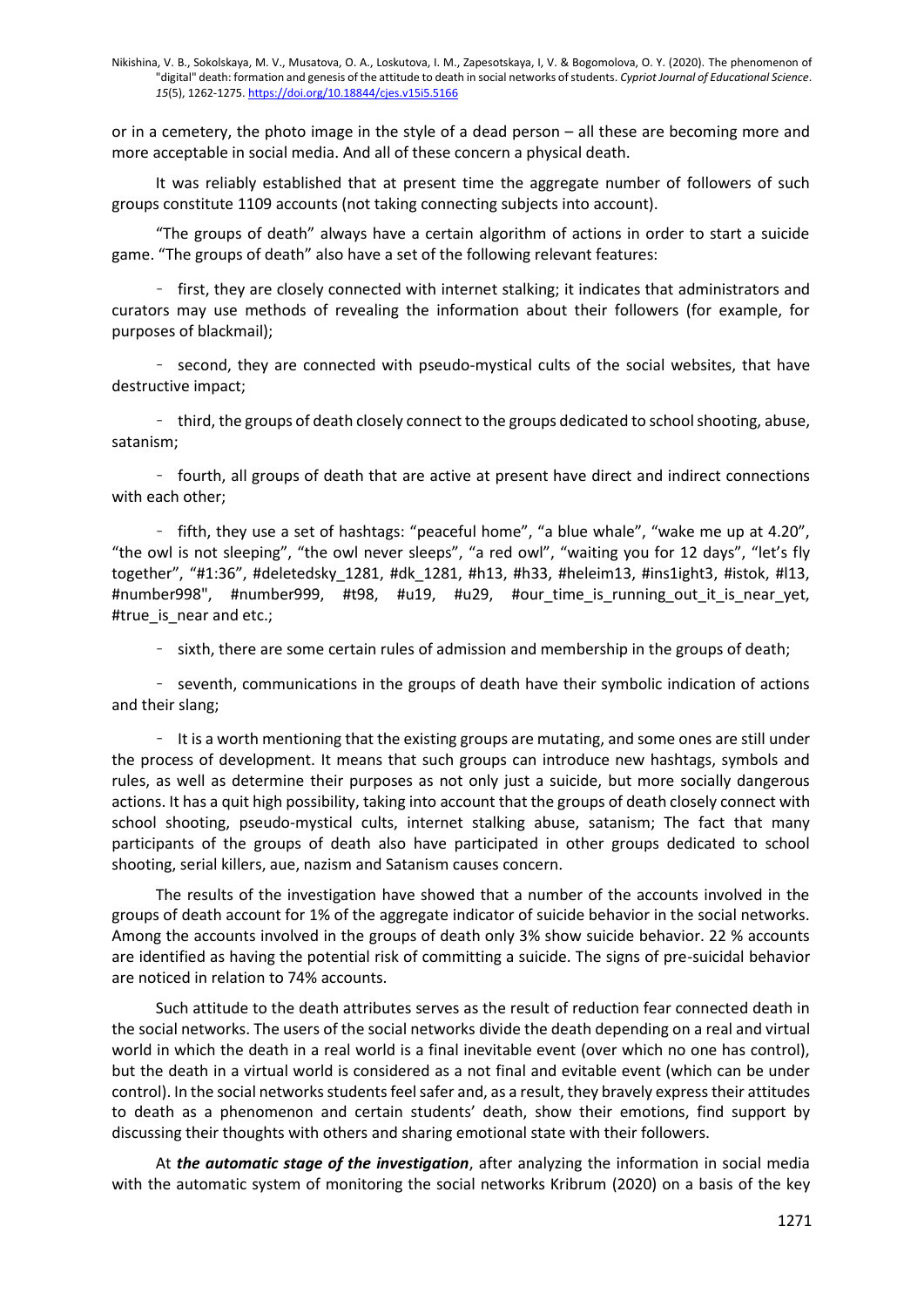words, a set of trigger words we have collected the data on the features of spreading suicide behavior in the social networks. The following key words were highlighted: death (all forms of this word), a cemetery, a coffin, a gravestone, funeral, cremation, died, passed, a corpse, a dead man, a morgue, hang oneself, the act of killing oneself, suicide, leave out of one's life and etc.

During the period from January 2016 to March 2018 4009233 messages related to the subject of one's own death (suicide behavior) were published by 2529284 authors (without taking connecting subjects into account). The highest points of spreading the subject of suicide took place in February 2017, May 2017, November 2017 and January 2018. (Figure 5).



**Messages: specific (1841135), all (4009233)**

**Figure 5.** The dynamics of spreading the subject of suicide behavior in the social networks during the period from January 2016 to February 2018 (in Russia)

The social networks and microblogs are main platforms for spreading the topic. The subject of one's own death is spread mainly through the following social networks: Vkontakte, Twitter, Instagram, Facebook, Odnoklassniki (Figure 6).



#### **The platforms for spreading The social networks**

**Figure 6.** The indicators of spreading the subject of one's own death ("suicide behavior") in the social networks during the period from January 2016 to February 2018 (in Russia)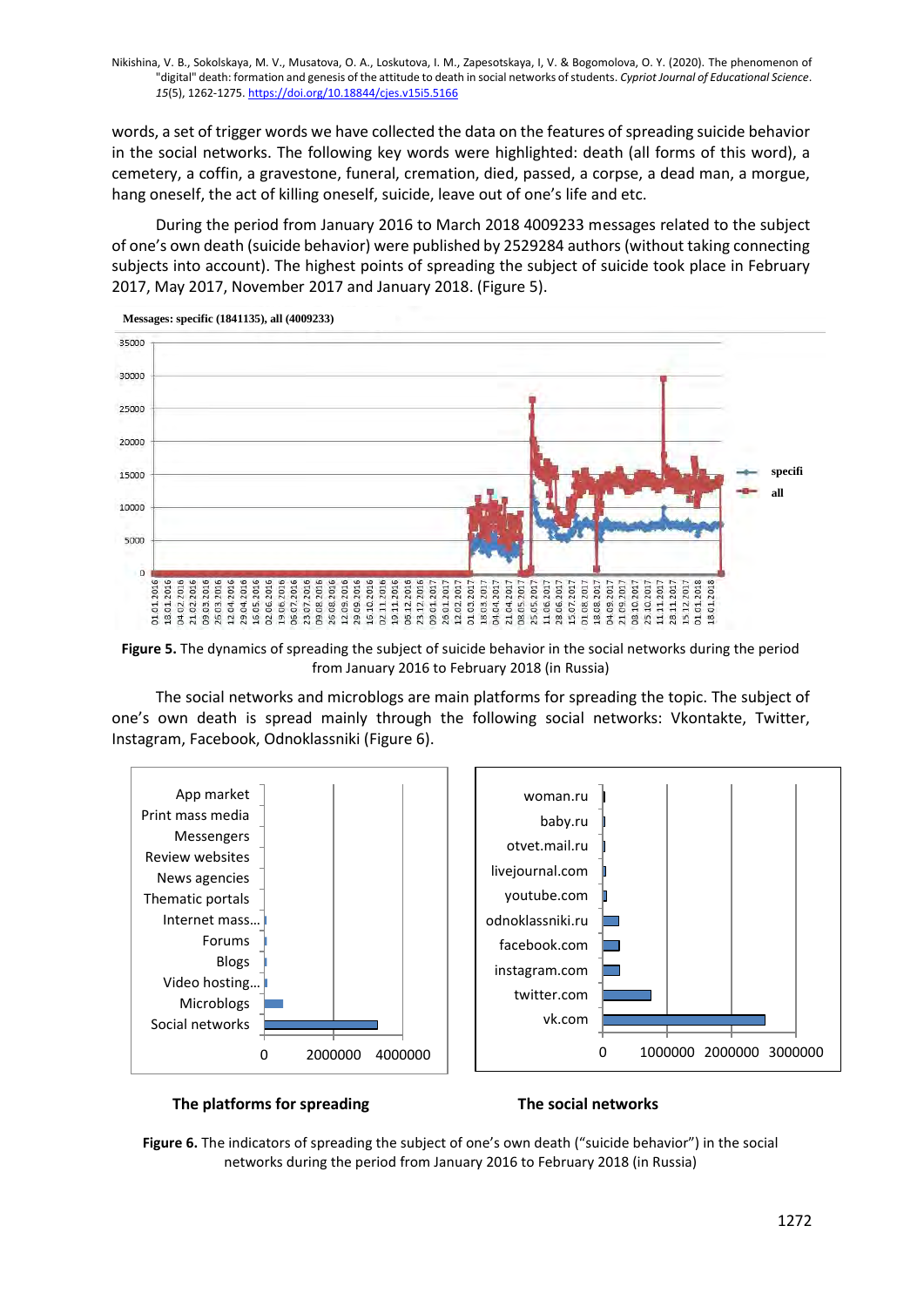The development of the problem concerning one's own death on the Internet has made the impact on the focus of attention to the problem of spreading suicide behavior in the social networks.

There are a quite much number of particular private groups that are connected not only in relation to the subject of suicide, but also the subjects of murders, necrophilia, satanism, perversion and etc. These groups cannot be found in the list of groups or by querying with the key words. To get access to such groups, certain efforts must be made and the relevant interest must be expressed or the personal invitation from other followers of such groups may be received. It causes the issues of selectness and exclusivity. The number of such groups varies from 1 thousand students to 1,5 million ones. The content of these groups may do a psychological damage, exacerbate mental disorders or cause behavior disorder.

The analysis has showed that one's own death is less frightening than the death of its relatives. At that, both real and virtual death is taken into account. A close friend's account removal causes the feelings of sadness and melancholy. According to the results of the investigation, 95, 3% of the subjects have bad feelings (sadness, sorrow, a sense of loneliness, bereavement and etc.) about close friends' virtual death in the social networks. The duration of such negative emotions lasted on the average for 2-10 days. 26, 5% of the subjects felt negative emotions due to the death of the students with whom a person had rarely kept in touch. Such bad feelings were experienced on the average for 1-3 days.

With regard to removal of one's own account, such action was considered as virtual death by 30% of the subjects; as a way of having a break from the social networks by 40%; as a personal punishment given to one's virtual friends by 10%; 20% of the subjects had their own reason for this (the desire to avoid communication with a certain person; the desire to attract attention on himself; the desire to have a fresh start in one's life and etc.). According to the investigation, 70% of the subjects deleting their accounts also had additional accounts in the same or other social networks (among 70% of the subjects deleting their accounts 20% had additional accounts in the same social network; 60% had additional accounts in other social networks (not taking into account the case in which a person has an account both in the same and other social networks)).

#### **Discussion and conclusions**

The results of the investigation have shown that the main topics representing the subject of death (both own and others') in the social networks are fatal diseases, injuries, masochistic behavior, the symbolism of death. In this case negative modality of account content prevails. In most accounts that were examined and contained the subject of others' or one's own death the patterns having humorous meaning indicate that the attitudes to death (both real and virtual) are calmer in the social networks (less emotional).

On a basis of linguistically semantic analysis of social network users made in relation to the subject of death, the linguistic model has been formed and included the following topics: death (all forms of this word), a cemetery, a coffin, a gravestone, funeral, cremation, died, passed, a corpse, a dead man, morgue, hang oneself, suicide, shooting and etc. As a result of the investigation it has been found out that the main platforms for spreading the subject of death (both own and others') are social networks (Vkontakte, Twitter, Instagram, Facebook, Odnoklassniki) and microblogs. Moreover, one's own death (both real and virtual including one's account removal) is becoming less frightening for the users than death of their relatives.

With the relation to death as ordinary entertainment content in cyberspace, a common attitude to death is also changing. The death attributes are becoming pop-attributes, funeral ceremonies – games (that students play for fun), dead students seem not to be scary anymore, compassion for deceased's relatives is also decreasing.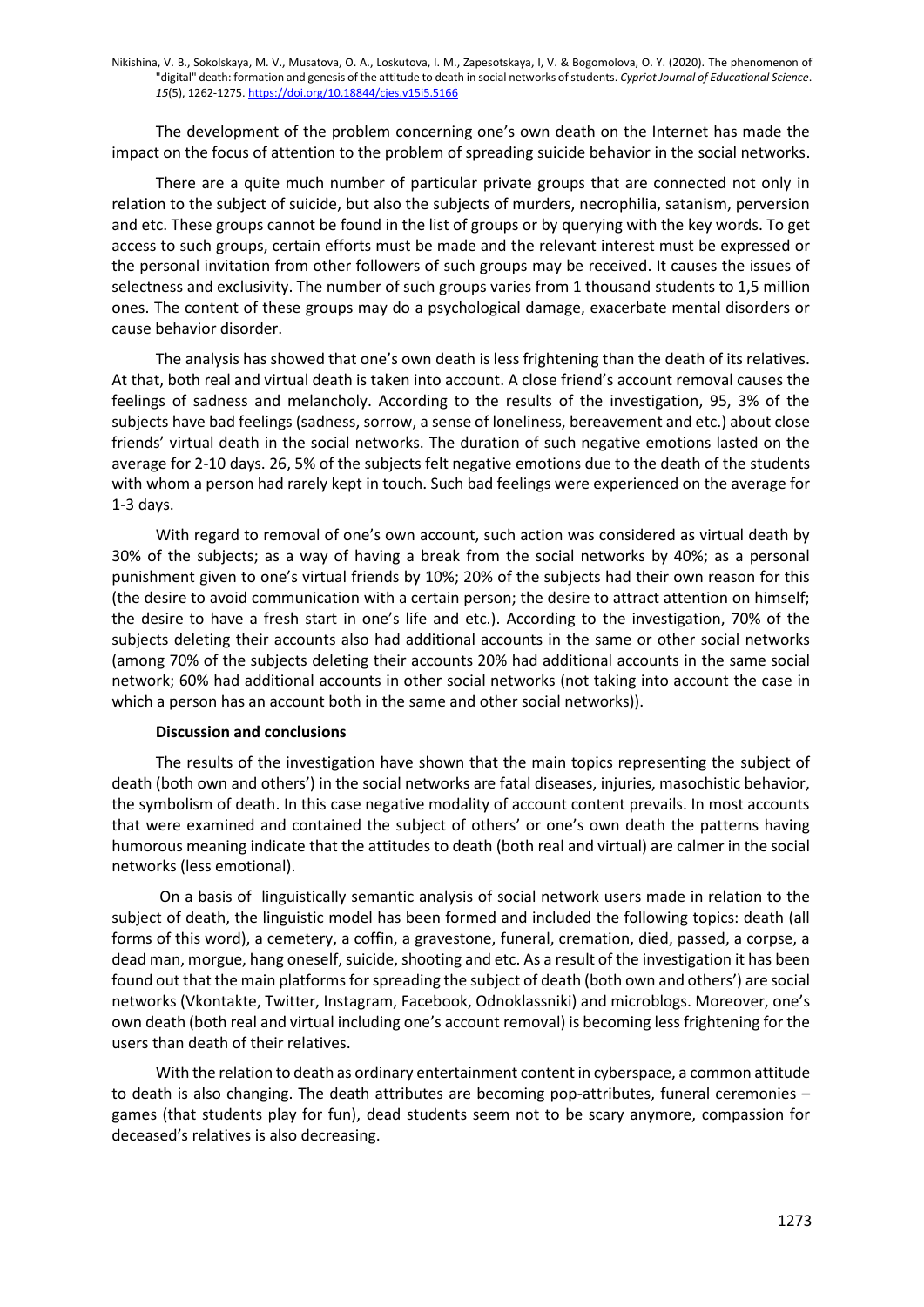Nowadays death and death ceremonies have been socially devalued due to their constant presence in a virtual life of an ordinary man. Earlier the episodes of death didn't so often flash in a human life, it was always something shocking and alarming. In the social networks the subject of death presents every day and every hour, so it is becoming not so alarming. Emotional associative array of concerns about this subject is also transformed from fear, despondency into interest and fun.

The users are able to die and revive again, learning more about their future funerals while staying alive. For example, "Phillip Fox", the administrator of the group spreading the culture of death and suicide pretended to commit a suicide, after which he were observing the reactions of his friends and followers during a few days. Notoriously known Misha Pelevin who did mass shooting at school, had published a suicide note and photos of his fake death half a year before the accident happened.

Thus, we can come to the conclusion that faking a suicide in the social networks by the users involves: the demonstrative intention to attract attention; attempts to physically express autoaggression; simulation of one's own death; emotional fun. The main purpose for pretending one's own death is to partially reduce fear and anxiety over it, as well as to reach the new level of relations with it which includes creating plans, playing and etc.

#### **References**

Arnold, M. (2017). *Death and Digital Media*. London: Routledge.

- Baulina, M.E., Skvortsov, A.A., Kovyazina, M.S. & Varako, N.A. (2019). Luria's Approach to the Restoration of Speech in Aphasia and the International Classification of Functioning, Disability and Health (ICFDH). *Psychology in Russia: State of the Art, 12*(1), 118-128.
- Blinnikova, I.V., Rabeson, M.D. & Izmalkova, A.I. (2019). Eye Movements and Word Recognition during Visual Semantic Search: Differences between Expert and Novice Language Learners. *Psychology in Russia: State of the Art, 12*(1), 129-146.
- Cavuoti, C. & Smith, A.M. (2012). *Thanatechnology: Implications for Research, Education, and Practice*. A review of Dying, Death, and Grief in an Online Universe edited by Carla J. Sofka, Kathleen R. Gilbert, and Illene Noppe Cupit. New York: Springer Publishing Company.
- Collings, N.Y. (2018). Rudimentary functions: Important reminders of history and relationship. *Psychology in Russia: State of the Art, 11*(1), 125-136.
- Efimova, O.I., Salakhova, V.B., Egorova, O.I. (2019) Life as a preventive factor of suicidal behavior of a personality. *Personality Formation, 3(4), 142-150.*
- Gihareva, L.V. (2018). Virtual groups of death: the methodology of investigation. *Scientific report of State Belgorod University. Category: Humanitarian science. Edition, 37*, 161-168.
- Glozman, J.M. (2018). A reproduction of Luria' s expedition to Central Asia. *Psychology in Russia: State of the Art, 11*(2), 4-13.
- Kalinina N.V. (2019) Aggressive behavior and internet risks as factors in the formation of deviant behavior of minors. *Simbirsk Scientific Journal Vestnik, 3 (37), 13-18.*
- Kribrum. (2020). *The system of automatic monitoring*. URL[: https://www.kribrum.ru/](https://www.kribrum.ru/)
- Mursalieva, G. (2016). *The groups of deat*. URL: [https://www.novayagazeta.ru/articles/2016/05/16/68604](https://www.novayagazeta.ru/articles/2016/05/16/68604-gruppy-smerti-18) [gruppy-smerti-18,](https://www.novayagazeta.ru/articles/2016/05/16/68604-gruppy-smerti-18) free.
- Nikishina, V.B., Petrash, E.A. & Zapesockaya, I.V. (2017). Linguistically semantic characteristics of youth communicative behavior in the social networks. *Psychological journal. Edition, 38*(5), 69-79.
- Oshchepkov A.A., Efimova O.I. (2019). Suicidal risk in the youth environment: the structure of the value and motivative sphere of the personality. *Simbirsk Scientific Journal Vestnik, 3 (37), 30-36.*
- Salakhova V.B., Mitin S.N., Enyashina N.G. (2018) Psychological resource of personality as an integral characteristic. *Personality Formation, 4, 112-119.*